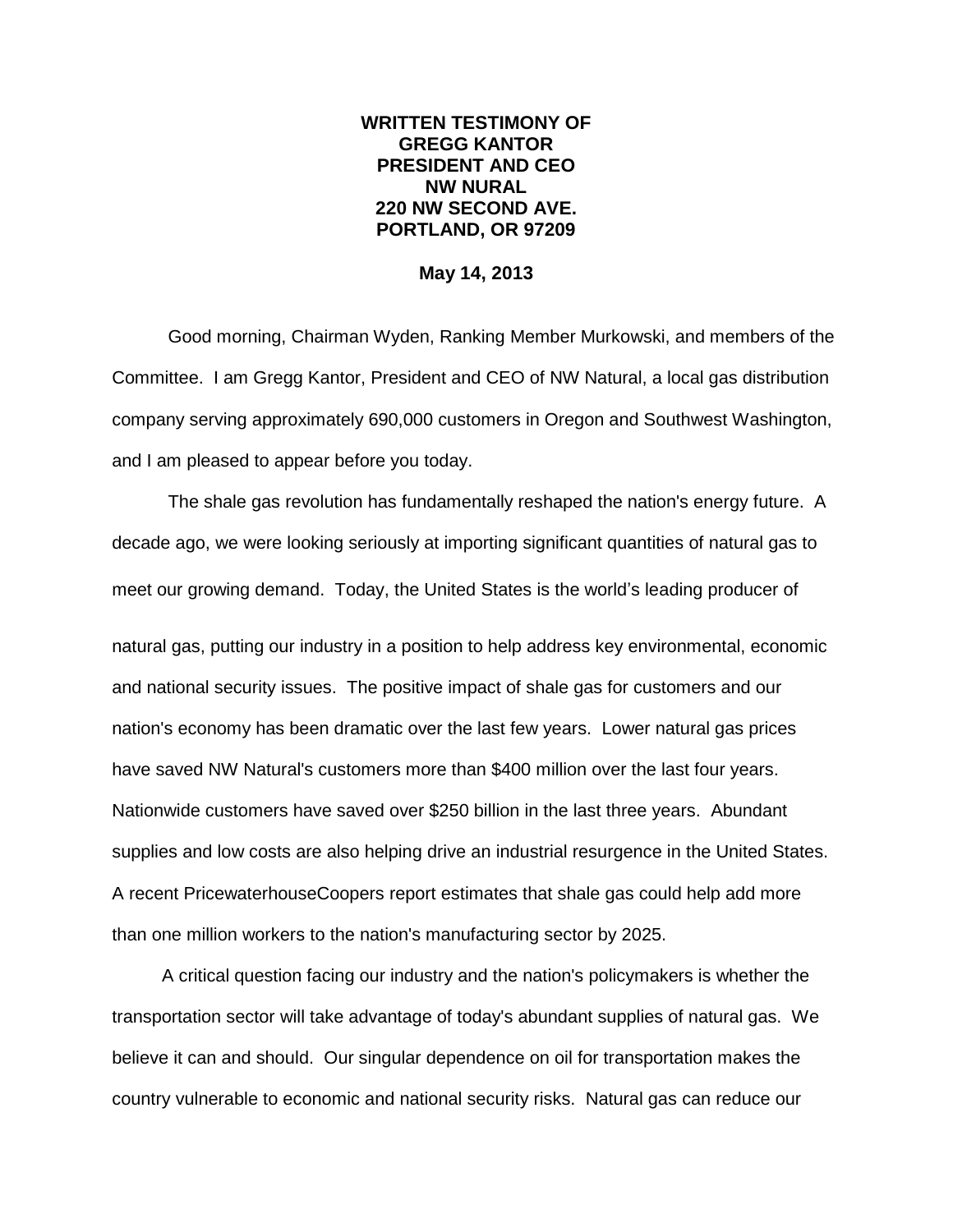dependency on foreign oil and its lower cost means more money in consumer's pockets. When used as a transportation fuel, natural gas can reduce greenhouse gas emissions by 20 to 30 percent compared with diesel and gasoline respectively.

However, we have a "chicken and egg" problem. Manufacturers are ready to produce natural gas vehicles and engines, but need to know the refueling infrastructure will be available throughout the country. And yet, the refueling infrastructure is slow to be deployed because there aren't enough vehicles on the road. NW Natural is beginning to work with commercial fleets that have return to base operations where they can refuel at night, but large scale adoption of natural gas vehicles will require public refueling infrastructure.

As an industry, we encourage Congress to continue and, if possible, increase the tax incentives that are available for fueling infrastructure and use of alternative fuels. However, we need to go beyond this and work together to identify creative ways to get the necessary infrastructure built across the country. We need a national fueling infrastructure plan for natural gas. These vehicles need to be able to travel throughout the country on our nation's roads and highways, and natural gas utilities, such as mine, can play a role in helping to jump start the network and support the deployment of this infrastructure.

While natural gas burns more cleanly than oil and diesel, environmental interests have raised a concern that methane leaks within the natural gas supply chain could negate the environmental benefits of using natural gas in the transportation sector. This is a legitimate concern that needs to be addressed. In fact, at Chairman Wyden's request, I am working on putting together a group representing a broad range of interests in this matter to explore ways to address both the opportunities natural gas creates for transportation and the challenges, such as methane emissions.